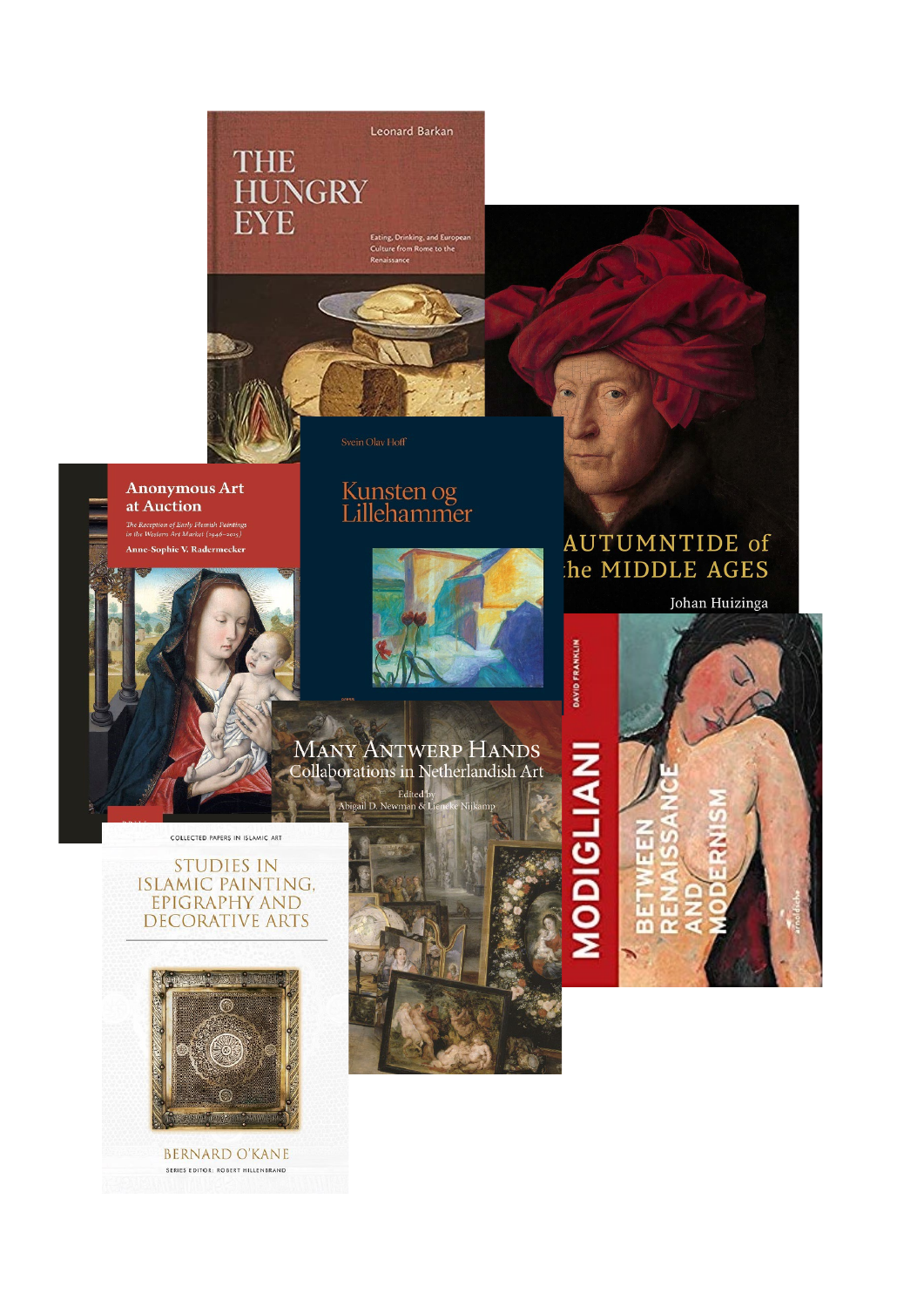### Eldre og moderne billedkunst og kunstteori

#### *Klikk på tittelen for å se plassering i biblioteket*

Allas, Anu og Tiina Abel. *Creating the self: Emancipating woman in Estonian and Finnish art*. Tallinn: Eesti Kunstimuseum, 2020. Utstillingskatalog

Almqvist, Kurt og Daniel Birnbaum, red. *[Hilma af Klint: Geometric series and other works 1917-1920:](https://bibsys-almaprimo.hosted.exlibrisgroup.com/permalink/f/1n8chvd/BIBSYS_ILS71613839890002201)  Catalogue raisonné*. Vol. [5. Stockholm: Stolpe Publishing, 2021.](https://bibsys-almaprimo.hosted.exlibrisgroup.com/permalink/f/1n8chvd/BIBSYS_ILS71613839890002201)

Avery, Charles m. fl. *Miss Clara and the celebrity beast in art, 1500-1860*. London: Paul Holberton Publ., 2021. Utstillingskatalog

Bagge, Sverre. *Europa tar form: År 300 til 1350*[. Oslo: Cappelen Damm akademisk, 2020.](https://bibsys-almaprimo.hosted.exlibrisgroup.com/permalink/f/17b6085/BIBSYS_ILS71584179250002201)

Barringer, Judith M. *Olympia: A cultural history*. Princeton: Princeton University Press, 2021.

- Barkan, Leonard. *[The hungry eye: Eating, drinking, and European culture from Rome to the](https://bibsys-almaprimo.hosted.exlibrisgroup.com/permalink/f/17b6085/BIBSYS_ILS71640461320002201)  Renaissance*[. Princeton: Princeton Univeristy Press, 2021.](https://bibsys-almaprimo.hosted.exlibrisgroup.com/permalink/f/17b6085/BIBSYS_ILS71640461320002201)
- Bau, Jørgen. *Om gipsavstøbning*. Silkeborg: KunstCenteret Silkeborg Bad, 2021.
- Beard, Mary. *Twelve Caesars: Images of power from the ancient world to the modern*. Princeton: Princeton University Press, 2021.
- Bettenworth, Anja, Dietrich Boschung og Marco Formisano, red. *For example: Martyrdom and imitation in early Christian texts and art*. Leiden; Boston: Brill, 2020.
- Brinkmann, Bodo m. fl., red. *[Rembrandt's orient: West meets east in Dutch art of the seventeenth](https://bibsys-almaprimo.hosted.exlibrisgroup.com/permalink/f/1n8chvd/BIBSYS_ILS71640842270002201)  century*[. Munich: Prestel, 2020.](https://bibsys-almaprimo.hosted.exlibrisgroup.com/permalink/f/1n8chvd/BIBSYS_ILS71640842270002201)
- Borgersen, Gustav Svihus. *[Kunstguiden: Utendørskunst i Trondheim sentrum](https://bibsys-almaprimo.hosted.exlibrisgroup.com/permalink/f/1n8chvd/BIBSYS_ILS71589168260002201)*. Trondheim: [Museumsforlaget, 2021.](https://bibsys-almaprimo.hosted.exlibrisgroup.com/permalink/f/1n8chvd/BIBSYS_ILS71589168260002201)
- Buvelot, Quentin, red. *[Jacobus Vrel: Looking for clues of an enigmatic painter](https://bibsys-almaprimo.hosted.exlibrisgroup.com/permalink/f/1n8chvd/BIBSYS_ILS71640432150002201)*. München: [Hirmer Publishers, 2021.](https://bibsys-almaprimo.hosted.exlibrisgroup.com/permalink/f/1n8chvd/BIBSYS_ILS71640432150002201)
- Clayton, Ellen C. *English female artists*[. 2 bind. London: Tinsley Brothers, 1876. Opptrykk](https://bibsys-almaprimo.hosted.exlibrisgroup.com/permalink/f/1n8chvd/BIBSYS_ILS71497902380002201)
- Fabritius, Elisabeth, red. *Kunstnerkoloniernes Danmark*[. Faaborg: Faaborg Museum, 2007.](https://bibsys-almaprimo.hosted.exlibrisgroup.com/permalink/f/1n8chvd/BIBSYS_ILS71640022130002201)

[Feltman, Jennifer M. og Sarah Thompson, red.](https://bibsys-almaprimo.hosted.exlibrisgroup.com/permalink/f/17b6085/BIBSYS_ILS71611878600002201) *The long lives of medieval art and architecture*. [New York: Routledge, 2019.](https://bibsys-almaprimo.hosted.exlibrisgroup.com/permalink/f/17b6085/BIBSYS_ILS71611878600002201)

Franklin, David. *Modigliani: Between renaissance and modernism*. Stuttgart: Arnoldsche, 2021.

Gailey, Andrew. *Portrait of a muse: Frances Graham, Edward Burne-Jones and the pre-Raphaelite dream*. London: Bitter Lemon Press, 2020.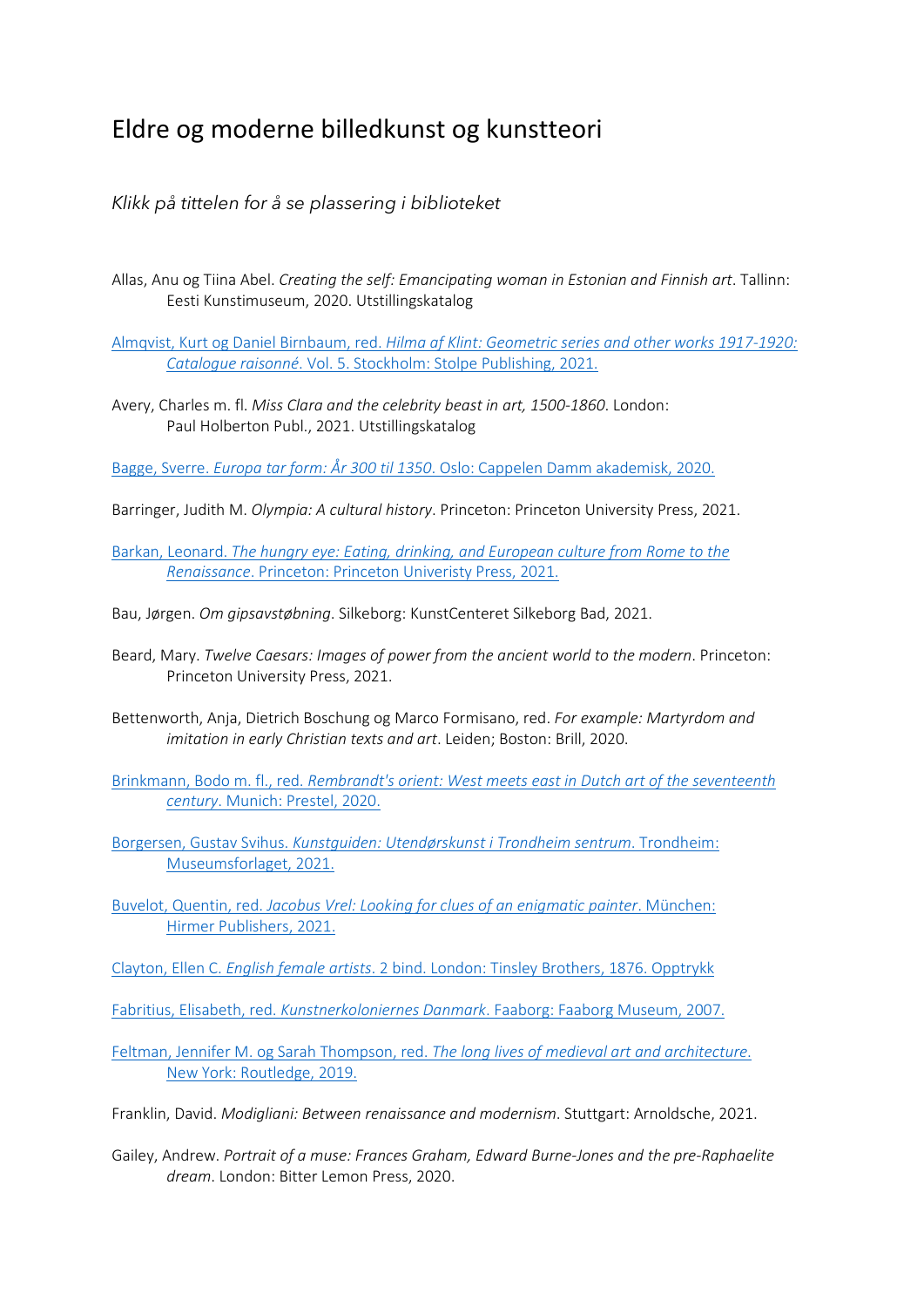Geary, Patrick J. *[The myth of nations: The medieval origins of Europe](https://bibsys-almaprimo.hosted.exlibrisgroup.com/permalink/f/1n8chvd/BIBSYS_ILS71471082900002201)*. Princeton: [Princeton University Press, 2002.](https://bibsys-almaprimo.hosted.exlibrisgroup.com/permalink/f/1n8chvd/BIBSYS_ILS71471082900002201)

- Gleis, Ralph, red. *[Decadence and dark dreams: Belgian Symbolism](https://bibsys-almaprimo.hosted.exlibrisgroup.com/permalink/f/1n8chvd/BIBSYS_ILS71641899490002201)*. München: Hirmer, 2020. [Utstillingskatalog](https://bibsys-almaprimo.hosted.exlibrisgroup.com/permalink/f/1n8chvd/BIBSYS_ILS71641899490002201)
- Graham-Campbell, James. *Viking art*[. London: Thames and Hudson, 2021.](https://bibsys-almaprimo.hosted.exlibrisgroup.com/permalink/f/17b6085/BIBSYS_ILS71640622160002201)
- Grahn-Hinnfors, Gunilla. *[Sträckande sig uppåt mot ljuset: En biografi om Signe Maria Thiel](https://bibsys-almaprimo.hosted.exlibrisgroup.com/permalink/f/1n8chvd/BIBSYS_ILS71640251970002201)*. [Stockholm: Norstedts, 2021.](https://bibsys-almaprimo.hosted.exlibrisgroup.com/permalink/f/1n8chvd/BIBSYS_ILS71640251970002201)
- Harclerode, Peter og Brendan Pittaway. *[The lost masters: The looting of Europe's treasure houses](https://bibsys-almaprimo.hosted.exlibrisgroup.com/permalink/f/1n8chvd/BIBSYS_ILS71640271910002201)*. [London: Gollancz, 1999.](https://bibsys-almaprimo.hosted.exlibrisgroup.com/permalink/f/1n8chvd/BIBSYS_ILS71640271910002201)

Haskins, Katherine. *[The Art-journal and fine art publishing in Victorian England, 1850-1880](https://bibsys-almaprimo.hosted.exlibrisgroup.com/permalink/f/17b6085/BIBSYS_ILS71640822280002201)*. [Farnham; Burlington: Ashgate Pub. Co., 2012.](https://bibsys-almaprimo.hosted.exlibrisgroup.com/permalink/f/17b6085/BIBSYS_ILS71640822280002201)

- Hatzopoulos, Miltiades B. *Ancient Macedonia*. Berlin; Boston: De Gruyter, 2020.
- Hoare, Philip. *Albert and the whale: Albrecht Dürer and how art imagines our world*. New York: Pegasus Books, 2021.
- Hoisington, Rena M. *Aquatint: From its origins to Goya*. Princeton: Princeton University Press, 2021. Utstillingskatalog

Hoff, Svein Olav. *[Kunsten og Lillehammer](https://bibsys-almaprimo.hosted.exlibrisgroup.com/permalink/f/1n8chvd/BIBSYS_ILS71639578630002201)*. Oslo: Press, 2022.

- Hook, Philip. *[Breakfast at Sotheby's: An A-Z of the art world](https://bibsys-almaprimo.hosted.exlibrisgroup.com/permalink/f/1n8chvd/BIBSYS_ILS71468029380002201)*. London: Particular Books, 2013.
- Houston, Kerr. *[The place of the viewer: The embodied beholder in the history of art, 1764-1968](https://bibsys-almaprimo.hosted.exlibrisgroup.com/permalink/f/17b6085/BIBSYS_ILS71639537640002201)*. [Leiden; Boston: Brill, 2019.](https://bibsys-almaprimo.hosted.exlibrisgroup.com/permalink/f/17b6085/BIBSYS_ILS71639537640002201)
- Huizinga, Johan H. *[Autumntide of the Middle Ages: A study of forms of life and thought of the](https://bibsys-almaprimo.hosted.exlibrisgroup.com/permalink/f/1n8chvd/BIBSYS_ILS71641732460002201)  [fourteenth and fifteenth centuries in France and the Low Countries](https://bibsys-almaprimo.hosted.exlibrisgroup.com/permalink/f/1n8chvd/BIBSYS_ILS71641732460002201)*. Leiden: Leiden University [Press, 2020.](https://bibsys-almaprimo.hosted.exlibrisgroup.com/permalink/f/1n8chvd/BIBSYS_ILS71641732460002201)
- Humphreys, Mike, red. *[A companion to Byzantine iconoclasm](https://bibsys-almaprimo.hosted.exlibrisgroup.com/permalink/f/1n8chvd/BIBSYS_ILS71640662360002201)*. Leiden; Boston: Brill, 2021.
- Jerichau-Baumann, Elisabeth. *Brogede rejsebilleder*[. København: Forlagsbureauet i København,](https://bibsys-almaprimo.hosted.exlibrisgroup.com/permalink/f/1n8chvd/BIBSYS_ILS71641599860002201) 1881. [Opptrykk](https://bibsys-almaprimo.hosted.exlibrisgroup.com/permalink/f/1n8chvd/BIBSYS_ILS71641599860002201)
- La Cour, Morten, red. *Anders Zorn: Det bedste under solen*. Charlottenlund: Ordrupgaard, 2021. Utstillingskatalog

Lampsonius, Dominicus. *[The life of Lambert Lombard \(1565\); and effigies of several famous painters](https://bibsys-almaprimo.hosted.exlibrisgroup.com/permalink/f/1n8chvd/BIBSYS_ILS71641918670002201)  from the Low Countries (1572)*[. Los Angeles: Getty Publications, 2021.](https://bibsys-almaprimo.hosted.exlibrisgroup.com/permalink/f/1n8chvd/BIBSYS_ILS71641918670002201)

Lévy, Sophie. *[A transatlantic avant-garde: American artists in Paris, 1918-1939](https://bibsys-almaprimo.hosted.exlibrisgroup.com/permalink/f/1n8chvd/BIBSYS_ILS71477961620002201)*. Berkeley: University [of California Press, c2003. Utstillingskatalog](https://bibsys-almaprimo.hosted.exlibrisgroup.com/permalink/f/1n8chvd/BIBSYS_ILS71477961620002201)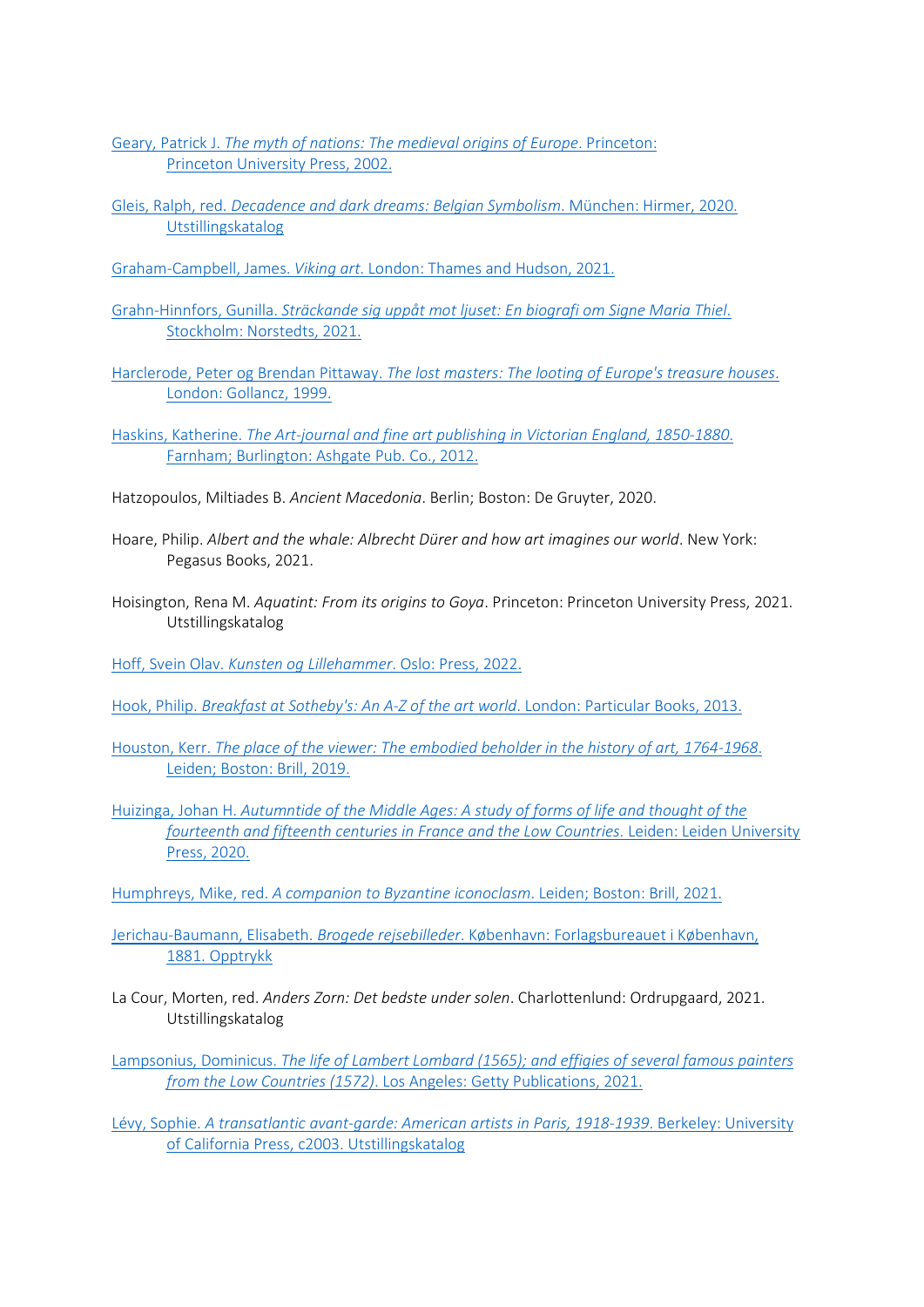Kennedy, Philip. *The bird: The great age of avian illustration*. London: Laurence King Publ., 2021.

Kjelland, Arnfinn, red. *Mikrohistorie*[. Trondheim: Museumsforlaget, 2020.](https://bibsys-almaprimo.hosted.exlibrisgroup.com/permalink/f/1n8chvd/BIBSYS_ILS71587784240002201)

- [Klinkert, Christi M. og Yvonne Bleyerveld, red.](https://bibsys-almaprimo.hosted.exlibrisgroup.com/permalink/f/1n8chvd/BIBSYS_ILS71639332710002201) *Allart van Everdingen: Master of the rugged landscape*[. Rotterdam: nai010, 2021.](https://bibsys-almaprimo.hosted.exlibrisgroup.com/permalink/f/1n8chvd/BIBSYS_ILS71639332710002201)
- Kuhlmann-Smirnov, Anne. *Schwarze Europäer im alten Reich: Handel, Migration, Hof*. Göttingen: V&R unipress, 2013.

[Macel, Christine og Karolina Ziebinska-Lewandowska, red.](https://bibsys-almaprimo.hosted.exlibrisgroup.com/permalink/f/1n8chvd/BIBSYS_ILS71640672050002201) *Women in abstraction*. London: [Thames and Hudson, 2021.](https://bibsys-almaprimo.hosted.exlibrisgroup.com/permalink/f/1n8chvd/BIBSYS_ILS71640672050002201)

- McAuley, James. *[The house of fragile things: Jewish art collectors and the fall of France](https://bibsys-almaprimo.hosted.exlibrisgroup.com/permalink/f/1n8chvd/BIBSYS_ILS71640681980002201)*. New Haven: [Yale University Press, 2021.](https://bibsys-almaprimo.hosted.exlibrisgroup.com/permalink/f/1n8chvd/BIBSYS_ILS71640681980002201)
- McAuliffe, Mary Sperling. *Paris on the brink: The 1930s Paris of Jean Renoir, Salvador Dalí, Simone de Beauvoir, André Gide, Sylvia Beach, Léon Blum, and their friends*. Lanham: Rowman & Littlefield, 2018.
- McLaughlin, Arthur J. *Art and the Nazis, 1933-1945: Looting, propaganda and seizure*. Jefferson: McFarland , 2022.

Newman, Abigail D. og Lieneke Nijkamp, red. *[Many Antwerp hands: Collaborations in Netherlandish](https://bibsys-almaprimo.hosted.exlibrisgroup.com/permalink/f/1n8chvd/BIBSYS_ILS71641928760002201)  art*[. London: Harvey Miller Publishers, 2021.](https://bibsys-almaprimo.hosted.exlibrisgroup.com/permalink/f/1n8chvd/BIBSYS_ILS71641928760002201)

Nabi, Nabila Abdel, Chloé Ariot og Achim Borchardt-Hume, red. *The making of Rodin: The EY exhibition*. London: Tate Publishing, 2021. Utstillingskatalog

O'Kane, Bernard. *[Studies in Islamic painting, epigraphy and decorative arts](https://bibsys-almaprimo.hosted.exlibrisgroup.com/permalink/f/1n8chvd/BIBSYS_ILS71640472350002201)*. Edinburgh: [Edinburgh University Press, 2021.](https://bibsys-almaprimo.hosted.exlibrisgroup.com/permalink/f/1n8chvd/BIBSYS_ILS71640472350002201)

Przybyszewski, Stanislaw m. fl. *Edvard Munchs verk: Fire bidrag*[. Stamsund: Orkana akademisk, 2021.](https://bibsys-almaprimo.hosted.exlibrisgroup.com/permalink/f/17b6085/BIBSYS_ILS71638081210002201)

Radermecker, Anne-Sophie V*[. Anonymous art at auction: The reception of early Flemish paintings in](https://bibsys-almaprimo.hosted.exlibrisgroup.com/permalink/f/1n8chvd/BIBSYS_ILS71639561730002201)  [the Western art market \(1946-2015\)](https://bibsys-almaprimo.hosted.exlibrisgroup.com/permalink/f/1n8chvd/BIBSYS_ILS71639561730002201)*. Leiden; Boston: Brill, 2021.

Richardson, John. *[A life of Picasso: The minotaur years, 1933-1943](https://bibsys-almaprimo.hosted.exlibrisgroup.com/permalink/f/1n8chvd/BIBSYS_ILS71641869470002201)*. Vol. IV. New York: [Alfred A. Knopf, 2021.](https://bibsys-almaprimo.hosted.exlibrisgroup.com/permalink/f/1n8chvd/BIBSYS_ILS71641869470002201)

Rudolf Leopold, Rudolf og Elisabeth Leopold, red. *Egon Schiele: Paintings, water-colours, drawings*. München: Hirmer Verlag, 2021.

Schröder, Joachim. *Deutsche Kunstausstellung in Cassel 1913: Aufbruch zur Kunstmetropole*. 2 bind. Kassel: Kassel University Press, 2020.

Schwitters, Kurt. *Myself and my aims: Writings on art and criticism*. Chicago: University of Chicago Press, 2021.

Scott, James. *[The women who shaped modern art in Britain](https://bibsys-almaprimo.hosted.exlibrisgroup.com/permalink/f/1n8chvd/BIBSYS_ILS71640081150002201)*. London: Unicorn, 2021.